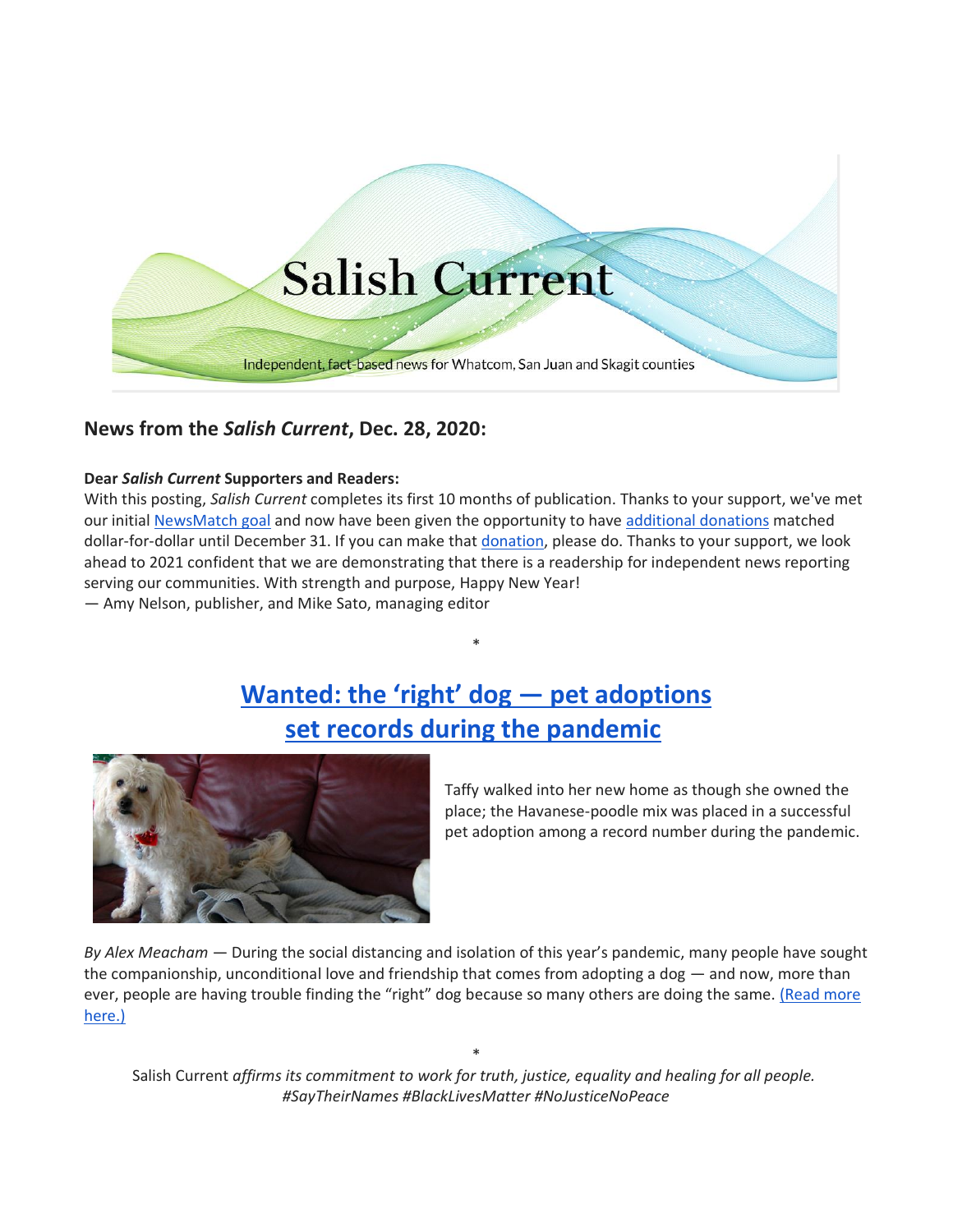### **News from around the region:**

#### **Health & Safety**

- A tanker train hauling crude oil derailed near Custer on Tuesday. Crews are working through the weekend on cleanup and plan to remove the cars starting Monday. [\(KING\)](https://www.king5.com/article/news/local/oil-train-derailment-car-removal-to-start-monday-whatcom-county/281-289cbf7e-f4be-4dd3-84e4-d62e58a1c5fd)
- The Skagit County Board of Health will hold a public hearing next month on a proposal to establish civil fines for violations of safety orders issued by the county health officer, including those related to COVID-19. Under the proposal, first-time violators would be fined \$50, with the penalty increasing with subsequent violations. For businesses, fines would start at \$250. [\(Skagit Valley Herald/paywall\)](https://www.goskagit.com/news/local_news/hearing-to-be-held-about-potential-fines-for-covid-19-safety-violations/article_15d29434-f8ef-56ea-86c8-c6c4372945b0.html)

#### **Education**

- Internal audit reports at Western Washington University regarding expense accounts and "ghost courses" have led to firings and a law suit and have created a "culture of fear," according to a news report. [\(Seattle Times\)](https://www.seattletimes.com/seattle-news/times-watchdog/culture-of-fear-at-western-washington-university-after-internal-auditors-fired-prompting-lawsuits-and-resignations/?utm_source=referral&utm_medium=mobile-app&utm_campaign=ios)
- Sixth-graders at Kendall Elementary in the Mount Baker School District have been studying life cycles and decomposition at a nature preserve near their school through the Connections program, a collaboration of outdoor education groups and the district. [\(KNKX\)](https://www.knkx.org/post/some-kids-have-been-learning-outdoors-months-whatcom-county-not-seattle)

#### **Government**

- The Anacortes City Council voted to adopt a \$75.4 million city budget for 2021 and approved a plan to spend \$147 million on capital improvement projects over five years. The 2021 budget includes \$50,000 to "explore an on-call, contract relationship with a professional social worker," a Dec. 7 city budget presentation states. [\(Skagit Valley Herald/paywall\)](https://www.goskagit.com/news/local_news/anacortes-approves-75-million-budget-for-2021/article_97401a3a-1b54-5c82-bea6-f1549a2eef0a.html)
- City of Bellingham
	- The City Council will hold a reorganization meeting on Jan. 4 at 1 p.m.
	- The next meeting of the City Council is scheduled for Jan. 11 at 7 p.m.

#### • Whatcom County

- The next meeting of the County Council is scheduled for Jan. 12 at 6 p.m.
- Port of Bellingham
- The next meeting of the Port Commission is scheduled for Jan. 12 at 4 p.m.